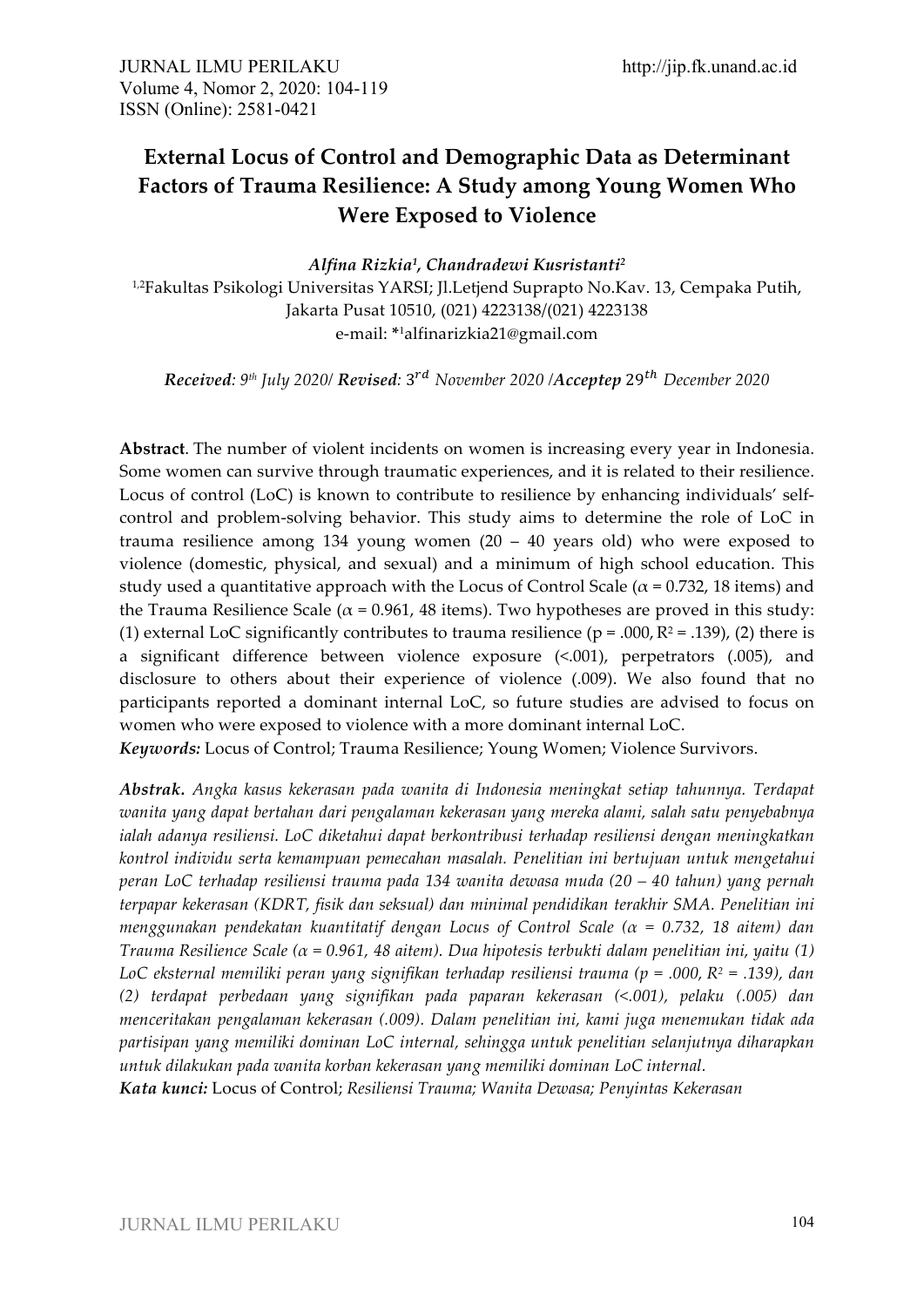Violence incidents experienced by both women and men can cause trauma or other harmful psychological conditions. In this research, we will discuss and explain the trauma of violent incidents on women because Thureau, Blanc-Louvry, Thureau, Gricourt, and Proust (2015) stated that psychological impacts of violence are more frequently found in women than men. Women who were exposed to violence, whether they directly experienced, witnessed violence, or both, have the opportunity to experience trauma, but the impact of trauma will usually be different (Moya, 2018). Based on the World Health Organization's (2017) data, around 35% of women worldwide have experienced violence, both physical and sexual violence. In Indonesia, the number of violence against women cases reported by the National Commission on the Elimination of Violence (*Komnas Perempuan*) consistently increasing from year to year.

Carlson and Dalenberg (2000) mentioned that trauma could cause responses and negative impacts on victims of violence, including depression, aggression caused by feelings of frustration, drugs, physical illness,

decreased self-esteem, identity confusion, guilty and ashamed feeling, and several problems in interpersonal relationship. In the same study, it was also explained that mental health disorders among women victims of violence would have a significant impact on themselves and the environment, such as their decreased productivity. Alho (2015) stated that women's violence victims often lack social competence and are not ready to participate in social activities. Collins and Swearer (2012) also said that women's violence victims tend to have difficulty focusing on learning. Therefore, it can be concluded that psychological conditions in women victims of violence will have some negative impacts on themselves and those around them.

Although there are many negative impacts of violence, Anderson, Renner and Danis (2012) explained that women who were exposed to violence and possessed strong resilience usually do not feel suffering due to violence experienced. In fact, they will help themselves and other victims to rebuild their lives through self-awareness and their interpersonal relationship. All in all, we argued that trauma resilience is very important to be investigated.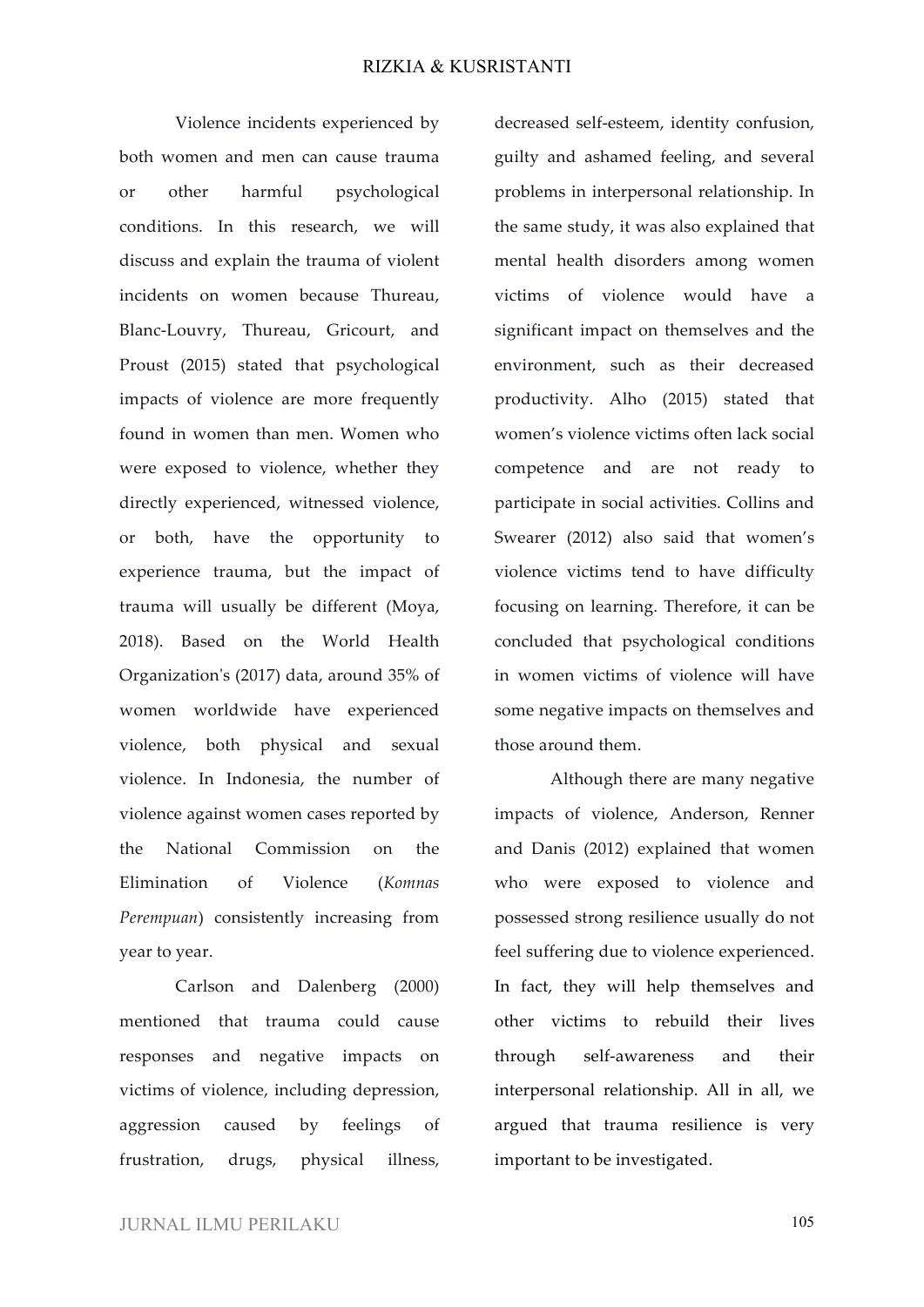As previously mentioned, there are many negative impacts caused by violence. Those negative impacts include physical and psychological impacts for women victims of violence. Although there are many negative impacts of trauma in women victims of violence, other women can recover from the traumatic events they experienced. Anderson, Renner and Danis (2012) stated that women victims of violence could recover and successfully leaving unhealthy relationships, including violent relationships, even when they experienced violence for years. A relatively stable resilience is believed to play a role in that critical decision.

Resilience usually refers to positive adaptation to maintain mental health and includes some factors to support it, which are personal factors, biological factors, environmental factors, and also interactions between personal, genetic, and environmental factors (Herman, Stewart, Diaz-Granados, Berger, Jackson, & Yuen, 2011). The same study also explained that resilience is related to individuals as well as their society's characteristics. Resilience is mostly related to events that usually cause distress, such as trauma, academic problems, and other events.

A concept of resilience, precisely due to trauma, is called trauma resilience. Madsen and Abell (2010) stated that trauma resilience is a combination of phenomena that can make a person return to their functional status after experiencing a violent event. Madsen and Abell (2010) also focus on protective factors that can improve adaptation ability in individuals when experiencing situations that can cause stress; one of the experiences is violence. According to the American Psychological Association (2019), protective factors could reduce the likelihood of poor mental health. Protective factors are also said to help maintain a stable mental state in individuals and make them resilient.

One of the protective factors of resilience is locus of control (LoC) (Domhardt, Münzer, Fegert, & Goldbeck, 2015). LoC theory was first explained by Rotter (1966). Rotter (1966) explained that LoC is divided into two categories: internal and external LoC. Internal LoC is a condition where individuals feel an event that comes to them are depends on their behavior. Meanwhile, external LoC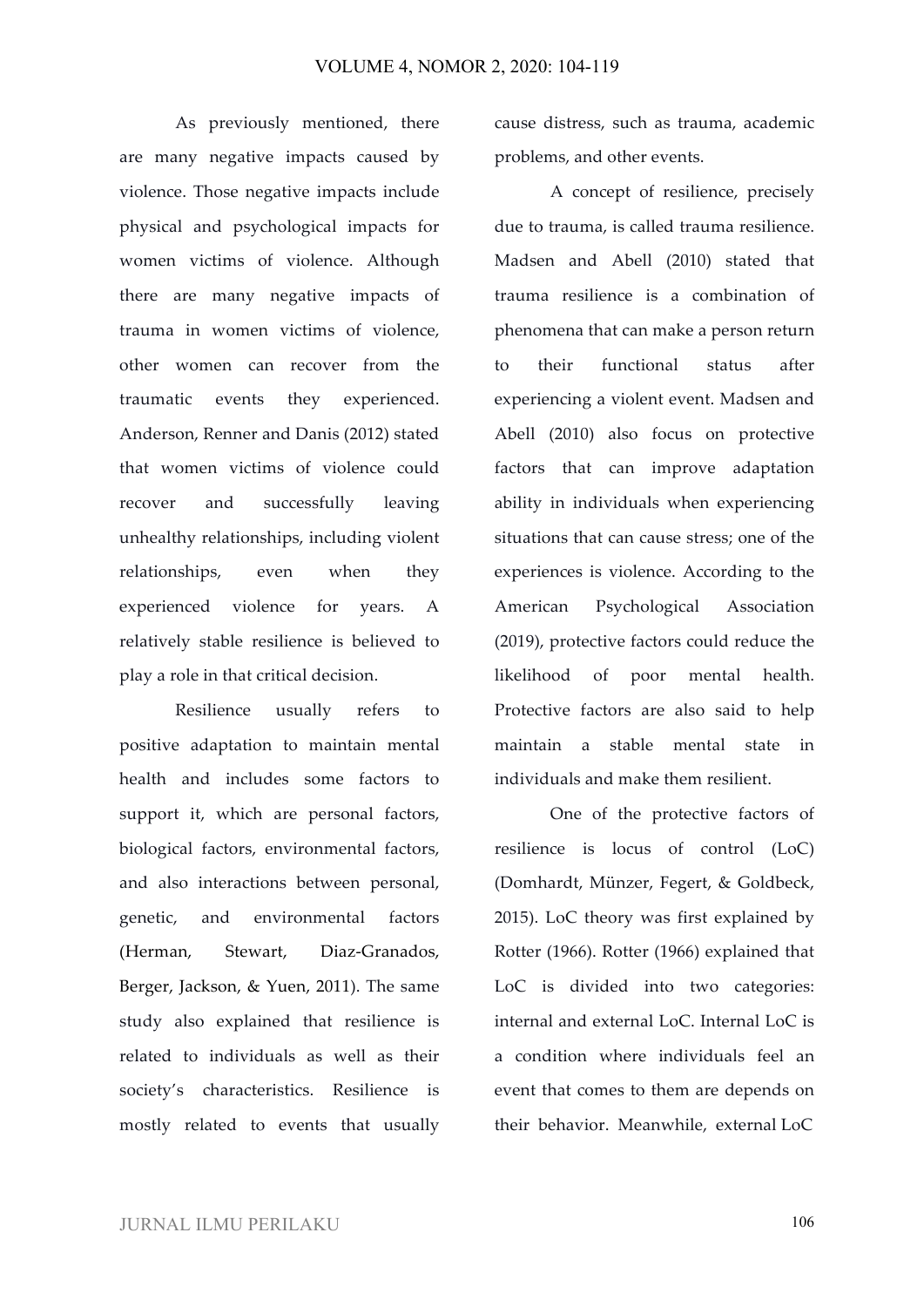can be explained as a condition where an individual feels an event that comes to them are from external factors, such as parents and God. Both internal and external LoCs must be present in individuals, but one of them will be more dominant (Rotter, 1966). Huntley, Palmer, and Wakeling (2012) then constructed a measurement of LoC, derived from Rotter's theory. We then used the LoC Scale from Huntley, Palmer, and Wakeling (2012) in this study.

A study from Cazan and Dumitrescu (2016) showed that the existence of LoC and resilience in an individual could help him/ her to solve the conflict better. Hood and Carter (2008) found that internal LoC has a significant role in resilience. Individuals who have more dominant internal LoC will have the ability to exercise personal control over their environment and be more able to control their lives. A research conducted by Valentine and Feinauer (2007) on women who experienced sexual violence during their childhood found that internal LoC is one of several factors that can help participants survive from their traumatic experience. Meanwhile, Asberg and Renk (2012) found that individuals who have more dominant in external LoC, if related

to the context of getting intervention because of their traumatic experiences, will be more comfortable accepting these interventions than individuals with a more dominant internal LoC. This is because they consider the therapists a social support resource that they have not been getting before.

From earlier studies mentioned above, they mostly explained that only internal LoC that have a positive effect on women who were exposed to violence. In this study, we want to investigate about both LoC in determining trauma resilience. Furthermore, several studies mentioned that the participants' demographic data could be some determinant factors, so we also explore more about demographic data in this study. This study used young women as their sample. Several studies found that trauma resilience grows along with ages (Jamison, 2016; Burt & Paysnick, 2012). Resilience is expected to survive along with the transition to adulthood; it is hoped that people have already completed their previous developmental tasks (Masten, Roisman, Obradović, Long, & Tellegan, 2004). To conclude, this study aims to determine the role of internal and external LoC in trauma resilience among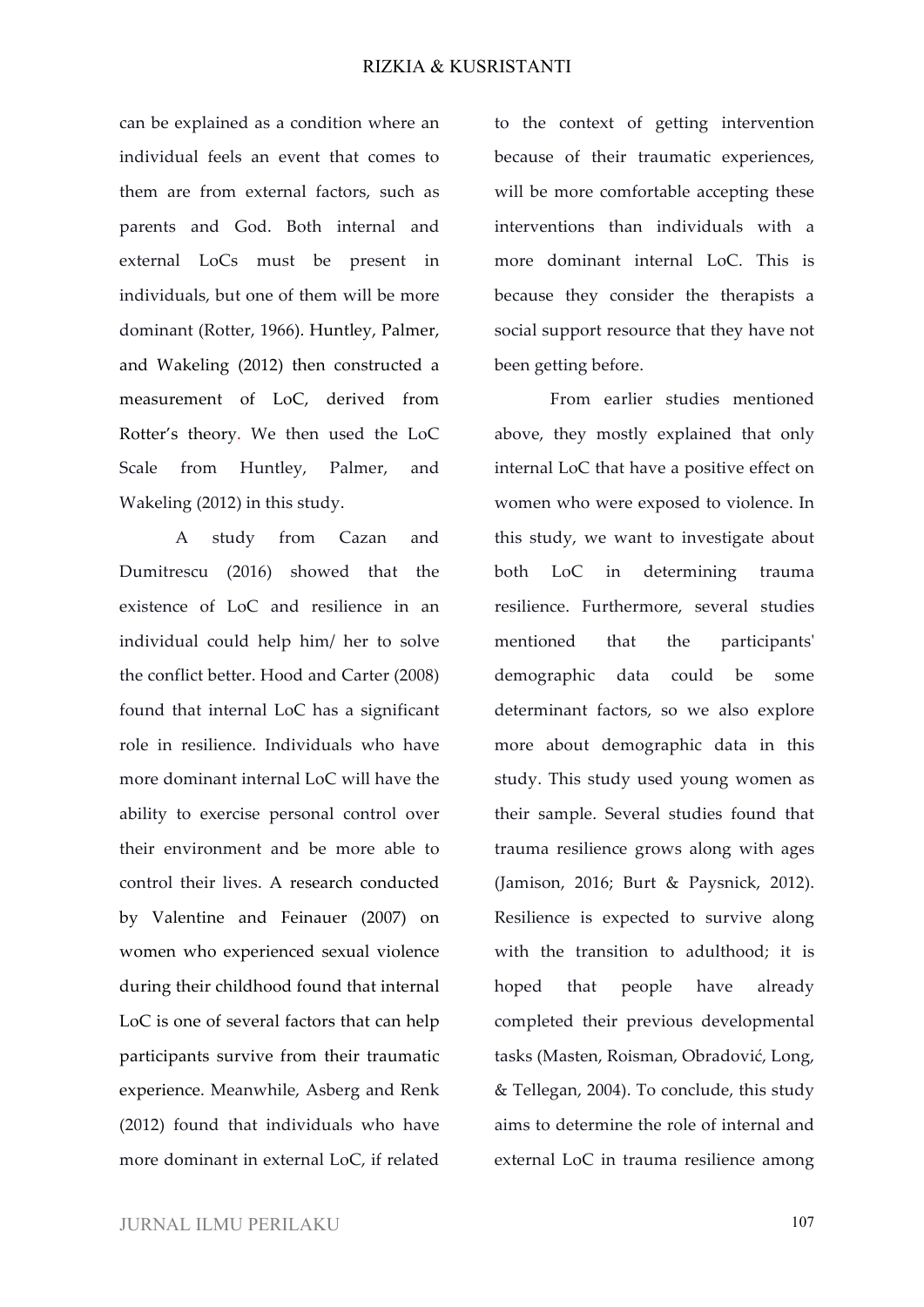young women who were exposed to violence and investigate the demographic data.

This study has two hypotheses: (1) LoC contributes significantly to trauma resilience, and (2) There is a significant difference between demographic factors and trauma resilience. Referring to the increasing number of violence cases against women from year to year, this study aims to look at the role of LoC in trauma resilience in young women who have experienced or witnessed violence and investigate the difference between demographic data and trauma resilience. If the results of this study showed a significant role in LoC for trauma resilience, the results could be used to establish an effective intervention for young women who were once exposed to violence.

## **Methods**

#### **Research Participants**

Participants were young women (20-40 years old) who have experienced or witnessed violence during their childhood, teenage, or young adult period. According to Madsen and Abell (2010), violence is categorized as physical violence, sexual violence, intimate partner violence, or severe threat or injuries.

Minimum education of high school is also another requirement to participate in this study. This research was conducted for approximately a year, from 2018 until 2019. We used accidental sampling and distributed questionnaires using Google Forms to recruit participants ( $N = 134$ ).

## **Research Instruments**

This study used two questionnaires: Locus of Control Scale (LoC Scale) (Huntley, Palmer, & Wakeling, 2012) and Trauma Resilience Scale (TRS) (Madsen & Abell, 2010). Both questionnaires were distributed online. There are 18 items with a 5-point Likert scale in LoC Scale, ranging from 0 (strongly disagree) to 4 (strongly agree). There are seven favorable items (example: *I can anticipate difficulties and take action to avoid them*) and 11 unfavorable items (example: *A great deal of what happens to me is just a matter of chance)*. For TRS, there are 48 items with 13 items to indicate supportive relationship (example: *I have very close friends*), 12 items indicating optimism (example: *Most people say that I have a hopeful outlook on life*), ten items indicating problem-solving ability (example: *I can achieve the goals I set for myself*), and 13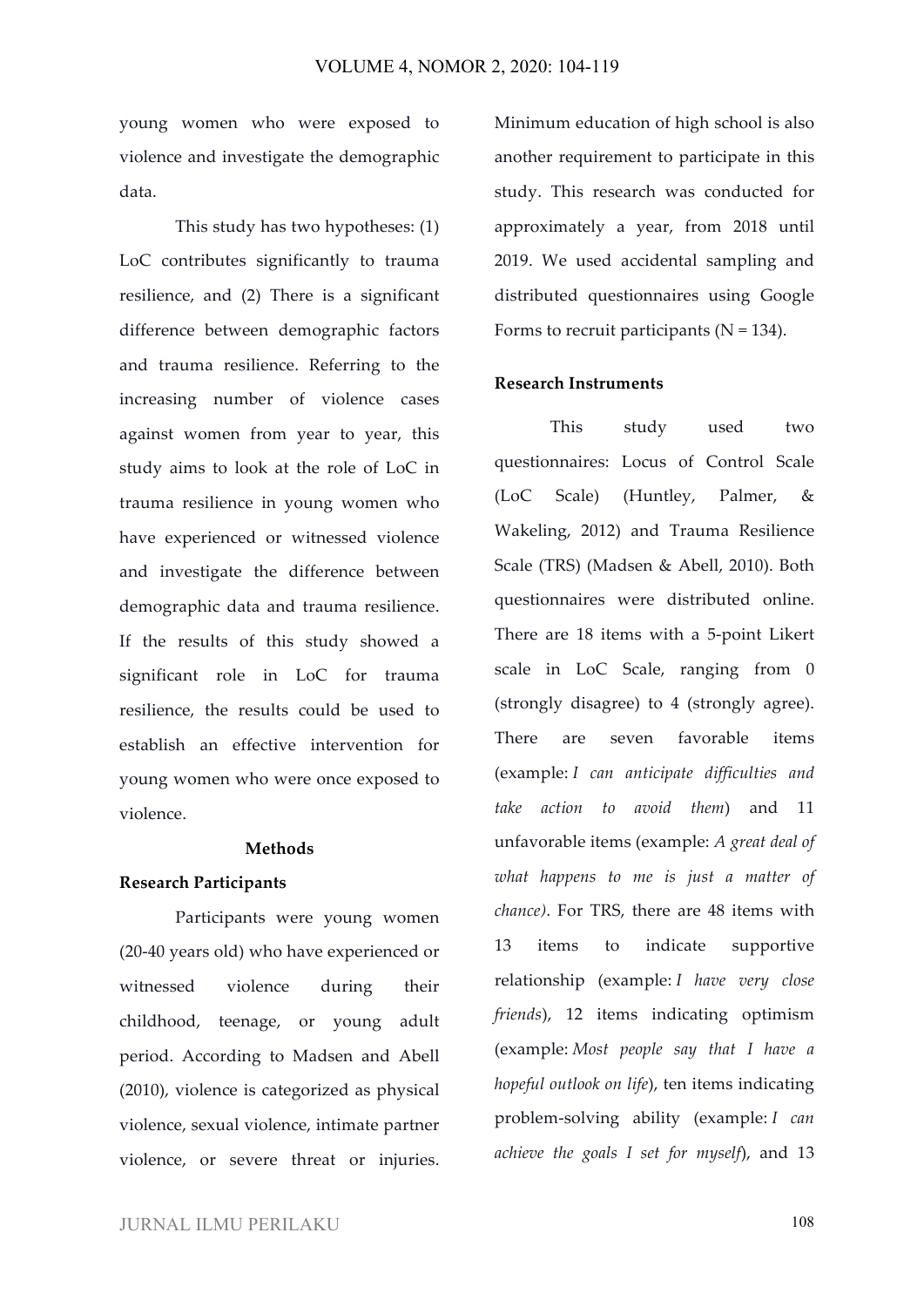items to indicate spirituality (example: *I meditate or pray regularly*). Each TRS item is scored using a 7-point Likert scale, which indicates a frequency, ranging from 'rarely true of me' (1) to 'almost always true of me' (7).

Before we distributed the questionnaires to the actual sample, we did a try out  $(N = 30)$ . In try out phase, we then tested both measurements' reliability using Cronbach Alpha. It was found that the LoC Scale and the TRS are reliable to use, with the score of .732 and .961, respectively. The item analysis and validity test results using face validity and content validity also show that both questionnaires were valid enough to be used. No item should be revised.

Besides those two questionnaires, we also constructed a questionnaire that includes the history of violence experienced by participants, with a few short questions that participants must answer. This questionnaire contains matters related to violence experienced by participants, which became our demographic data that we process to investigate the differences; such as the type of violence, the age of exposure to violence, the frequency of exposure to

violence, perpetrators of violence, and whether or not they have undergone postviolence treatment. The questionnaire will be filled in by participants who fit the criteria. The results of this questionnaire will then be used to test the second hypothesis.

#### **Data Analysis**

We used simple regression to investigate the role of LoC on trauma resilience. We also used a T-test to analyze the demographic data that only have two options on the answer and use One Way-ANOVA to analyze the demographic data with more than two options.

#### **Result**

The majority of participants in this research are those who both experienced and witnessed the violence. There are more participants than experienced domestic violence, and the first exposure is in their childhood. More than half of the participants experienced violence more than once by somebody they know. Most of the violence is already over, and most have not accessed post-incident treatments, yet they mostly told other people about the violent incidents they were exposed to, please refer to Table 1.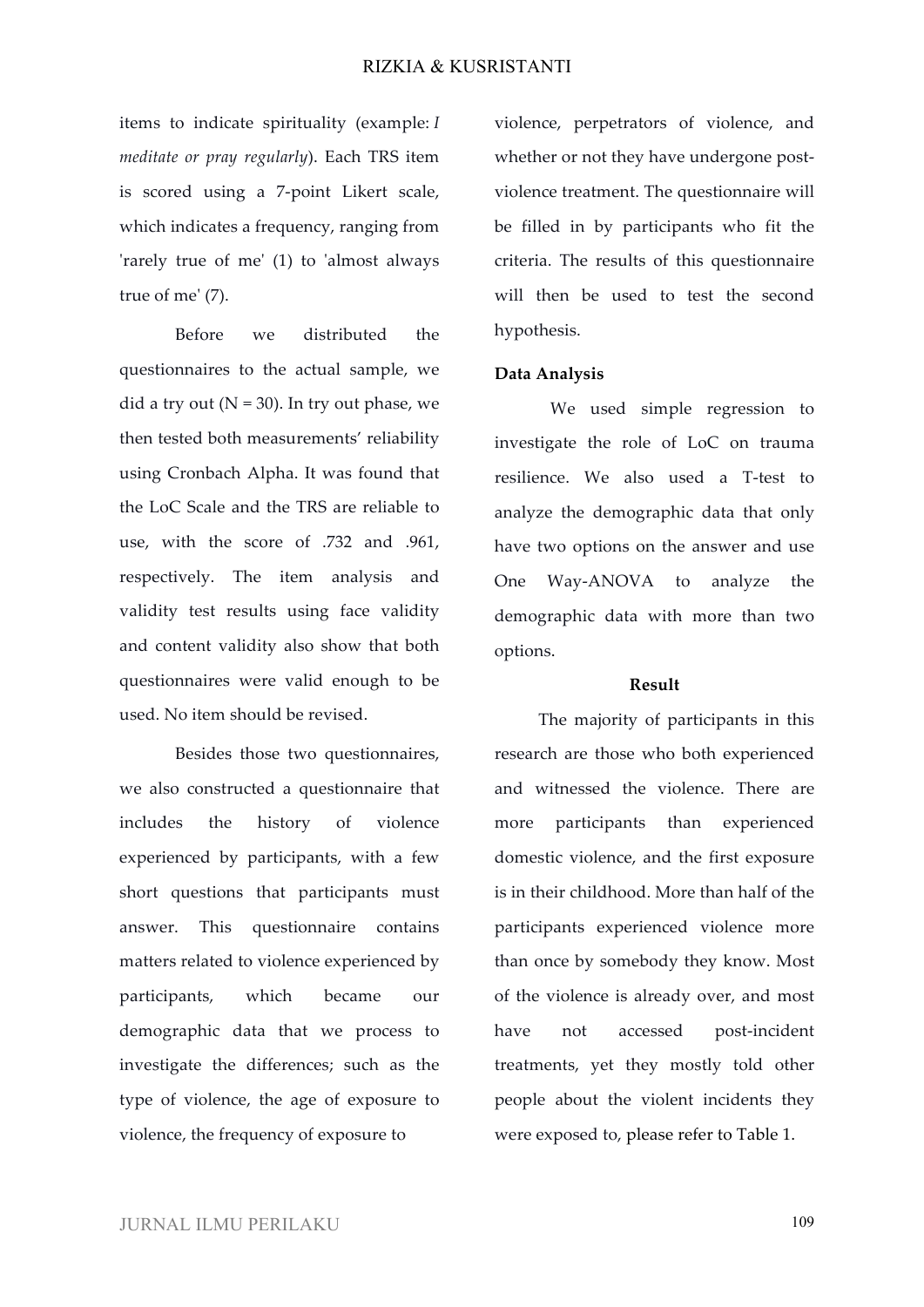## **Table 1**

*Demographic Data*

| Variable                                 | Participants | Percentage |
|------------------------------------------|--------------|------------|
| <b>Violence Exposure</b>                 |              |            |
| Experienced                              | 25           | 18.6%      |
| Witnessed                                | 54           | 40.3%      |
| Experienced & Witnessed                  | 55           | 41.1%      |
| <b>Type of Violence</b>                  |              |            |
| Domestic Violence                        | 68           | 50.7%      |
| Physical Violence                        | 46           | 34.4%      |
| Sexual Violence                          | 20           | 14.9%      |
| <b>First Exposure to Violence</b>        |              |            |
| Childhood (2-12 years old)               | 51           | 38.1%      |
| Teenager (13-17 years old)               | 47           | 35.1%      |
| Adulthood (18-40 years old)              | 36           | 26.8%      |
| <b>Frequency of Violence Exposure</b>    |              |            |
| Once                                     | 29           | 21.6%      |
| More than Once                           | 105          | 78.4%      |
| <b>Violence Perpetrators</b>             |              |            |
| Known                                    | 115          | 85.8%      |
| Strangers                                | 19           | 14.2%      |
| <b>Violence Continuation</b>             |              |            |
| Already over                             | 115          | 85.8%      |
| Still ongoing                            | 19           | 14.2%      |
| <b>Accessing Post-incident Treatment</b> |              |            |
| Yes                                      | 8            | $6.0\%$    |
| No                                       | 126          | 94.0%      |
| <b>Disclosure to Others</b>              |              |            |
| Yes                                      | 77           | 57.5%      |
| No                                       | 57           | 42.5%      |

The result of LoC showed that there were no participants with a dominant internal LoC, so the data which related to internal LoC could not be processed. Using simple linear regression, it showed that external LoC contributes significantly to trauma resilience ( $p = .000$ ,

 $R<sup>2</sup>=$  .139). We also conducted analysis tests on participant demographic data. This analysis showed a significant difference in score ( $p < 0.05$ ) on experience of violence, the perpetrators and whether participants shared the violence experienced with others or not.

## **Table 2**

*Simple Linear Regression*

| External LoC          |      |       |         |            |        |
|-----------------------|------|-------|---------|------------|--------|
|                       | R    | $R^2$ |         | Std. Error |        |
|                       | .372 | .139  |         |            |        |
| Constant              |      |       | 189.211 | 11.804     | 16.029 |
| <b>Total External</b> |      |       | 3.173   | .688       | 4.610  |
| LoC                   |      |       |         |            |        |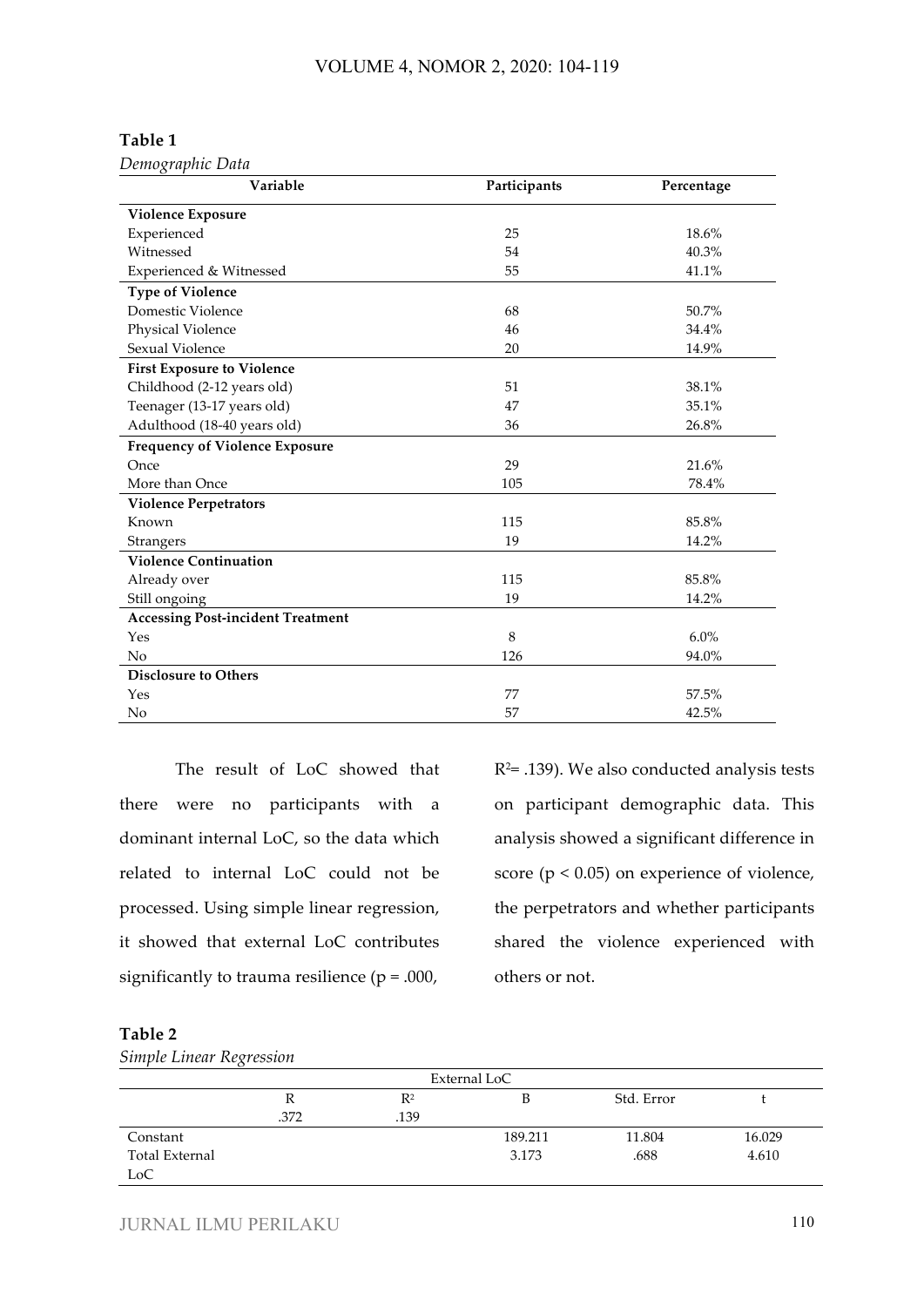| Demographic              | SD & M                                                                                                           | p-Value |
|--------------------------|------------------------------------------------------------------------------------------------------------------|---------|
| <b>VE</b>                | E<br>$(SD = 9.661, M = -25.777)$                                                                                 |         |
|                          | W<br>$(SD = 7.631, M = 28,414)$                                                                                  | $-.001$ |
|                          | E & W<br>$(SD = 9.578, M = 2.637)$                                                                               |         |
| TV                       | <b>DV</b><br>$(SD = 7.955, M = 3.175)$<br>PV<br>$(SD = 11.157, M = 17.089)$<br>SV<br>$(SD = 10.543, M = 20.264)$ | .159    |
| <b>FEV</b>               | $\mathbf C$<br>$(SD = 8.349, M = -18.805)$<br>т<br>$(SD = 9.179, M = 4.867)$<br>A<br>$(SD = 8.944, M = -13.938)$ | .068    |
| <b>FVE</b>               | $\mathbf O$<br>$(SD = 43.862, M = 251.138)$<br><b>MO</b><br>$(SD = 41.000, M = 238.676)$                         | .156    |
| <b>VP</b>                | $\mathbf K$<br>$(SD = 41.702, M = 237.417)$<br>S<br>$(SD = 34.380, M = 265.316)$                                 | .005    |
| ${\bf VC}$               | <b>AO</b><br>$(SD = 42.157, M = 242.287)$<br><b>SO</b><br>$(SD = 40.103, M = 235.842)$                           | .535    |
| $\mathcal{P}\mathcal{T}$ | Y<br>$(SD = 22.589, M = 268.375)$<br>N<br>$(SD = 42.185, M = 239.659)$                                           | .059    |
| DO                       | Y<br>$(SD = 38.050, M = 249.455)$<br>$\mathbf N$<br>$(SD = 44.395, M = 230.456)$                                 | .009    |

# **Table 3**

*Demographic Data with Trauma Resilience*

Note on Table 3. SD = Standard Deviation; M = Mean; VE = Violence Exposure; E = Experienced; W = Witnessed; TV = Type of Violence; DV = Domestic Violence; PV = Physical Violence; SV = Sexual Violence; FEV = First Exposure to Violence; C = Childhood; T = Teenager; A = Adulthood; FVE = Frequency of Violence Experience; O = Once; MO = More than Once;  $VP =$  Violence Perpetrators; K = Known; S = Strangers; VC = Violence Continuation; AO = Already Over; SO = Still Ongoing; PT = Post-incident Treatment; DO = Disclosure to Others;  $Y = Yes$ ;  $N = No$ .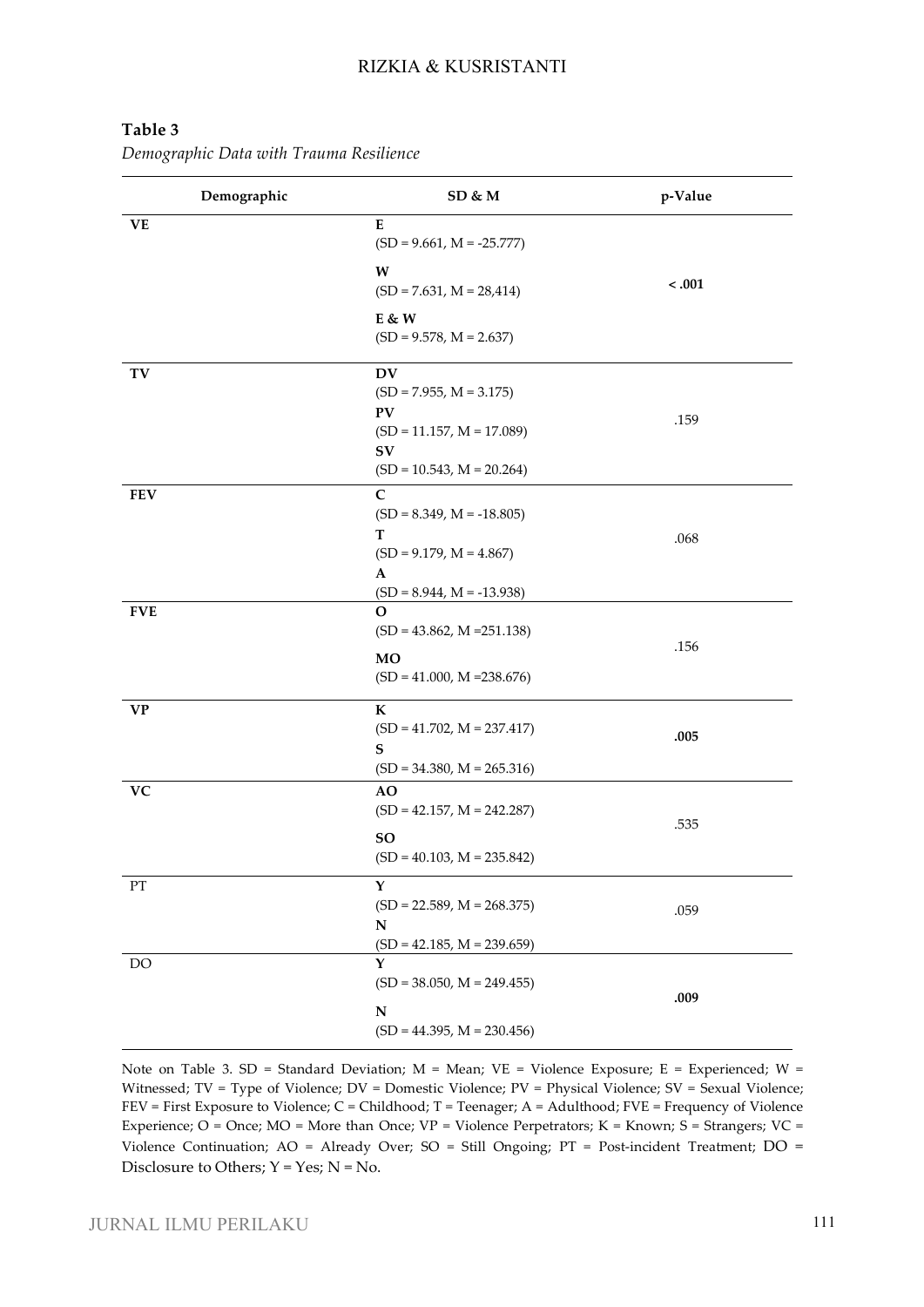Furthermore, statistical tests using Post-hoc Tukey and t-test showed that the average resilience of trauma was significantly higher in participants who had witnessed violence ( $M = 28,414$ ,  $SE =$ 7,631), Ptukey <.001 compared with other two groups, those who experienced violence ( $M = -25.77$ ,  $SE = 9,661$ ) Ptukey 0.023 and those who experienced and witnessed violence ( $M = 2,637$ ,  $SE = 9,578$ ), Ptukey 0.959. Different test with t-test is carried out on demographic data, which is the perpetrators of violence. The t-test results showed that the average of trauma resilience was significantly higher in participants who witnessed or experienced violence committed by strangers ( $M = 265,316$ ,  $SD = 34,380$ ) than participants who were exposed to violence perpetrated by people known (M  $= 236,348, SD = 41,663$ .

Other test using t-test showed that the average trauma resilience was significantly higher in participants who told other about the violence that they experienced or witnessed (M = 249,455, SD = 38,050) compared to participants who did not tell others about the violent events (M = 230,456, SD = 44,395).

## **Discussion**

This study shows two results. First, there is a significant role of external LoC in trauma resilience among young women exposed to violence. Furthermore, participants with a dominant external LoC indicated that they had low trauma resilience. Second, it is also found that three demographic data show significant differences in trauma resilience. Those demographic data are violence exposure, perpetrators, and their disclosures about the violent incidents they were exposed to. In other words, both hypotheses are proved.

The role of external LoC on trauma resilience similar with the research result by Specht, Egloff, and Schmukle (2011). In a study using individuals who had been experienced trauma due to the death of their closest person as the sample, it was found that in stressful situations, people who have more dominant external LoC tend not experiencing a decrease in life satisfaction. This is because people understand that the existence of things cannot be controlled by themselves and encourage theirselves to accept their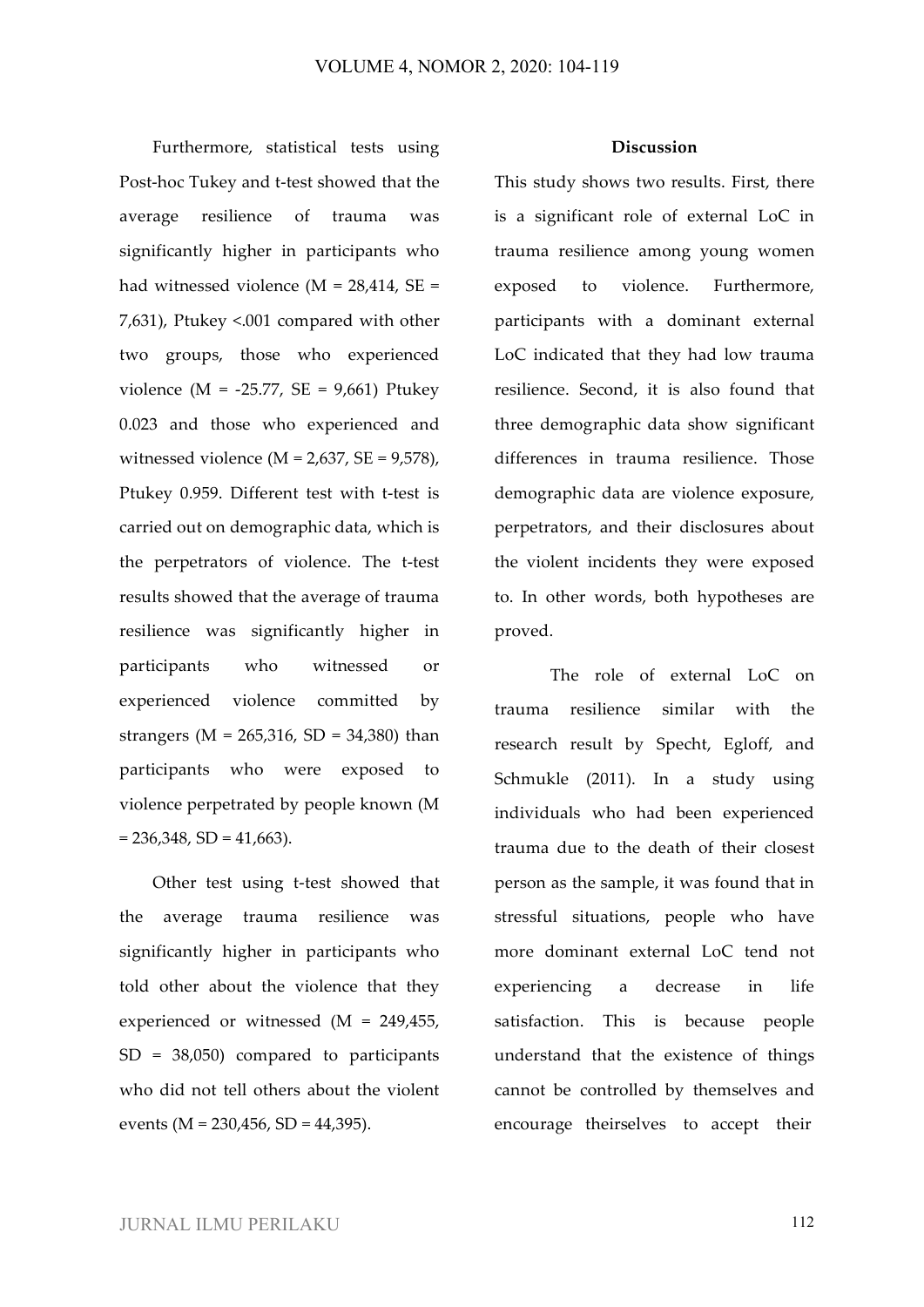powerlessness. Other studies also explain the function of external LoC related to trauma contexts. A study conducted by Mellon, Papanikolau, and Prodromitis (2009) focuses on people who had experienced trauma due to natural disasters, which shows that they had more dominant external LoC. They could provide social support to themselves and others more effectively. They assumed that everyone needs support from others when traumatic situations happened, which leads to provide emotional support to others and hope that they would receive that support back.

However, both studies mentioned earlier did not fit the context of trauma experienced caused by violence due to the different nature of trauma experienced by participants of both studies. Both research results show the contribution of external LoC only explain when people are in a state of trauma in the context of events beyond their power, for example, the death of their significant others and natural disaster. Meanwhile, violent incidents are the type of trauma that is not entirely beyond their power. Therefore, the dominance of internal LoC in women who had been exposed to violence is needed more than external LoC.

The dominance of internal LoC in women who are victims of violence also plays a role in increasing trauma resilience. Valentine and Feinauer (2007) stated that women who have experienced sexual violence during their childhood explained that internal LoC is one of the factors that can make them survive with their past experiences. Some participants indicated that they are aware of personal power within themselves, for instance, being able to say "no" or "stop" to something they perceive as a threat.

The results of this study are different from previous studies due to the role in internal LoC on trauma resilience could not be investigated. Several reasons could be used to explain why there are no participants with dominant internal LoC in this study. One of them is because this research is conducted in Indonesia. As a country heavily influenced by Eastern culture, there are some potential differences caused by cultural differences compared to Western countries, where the studies are usually conducted in. Stapleton and Yamaoka (2015) stated that there are some differences in ways of thinking and actions between people from Eastern culture and Western culture. In Eastern culture, people tend to accept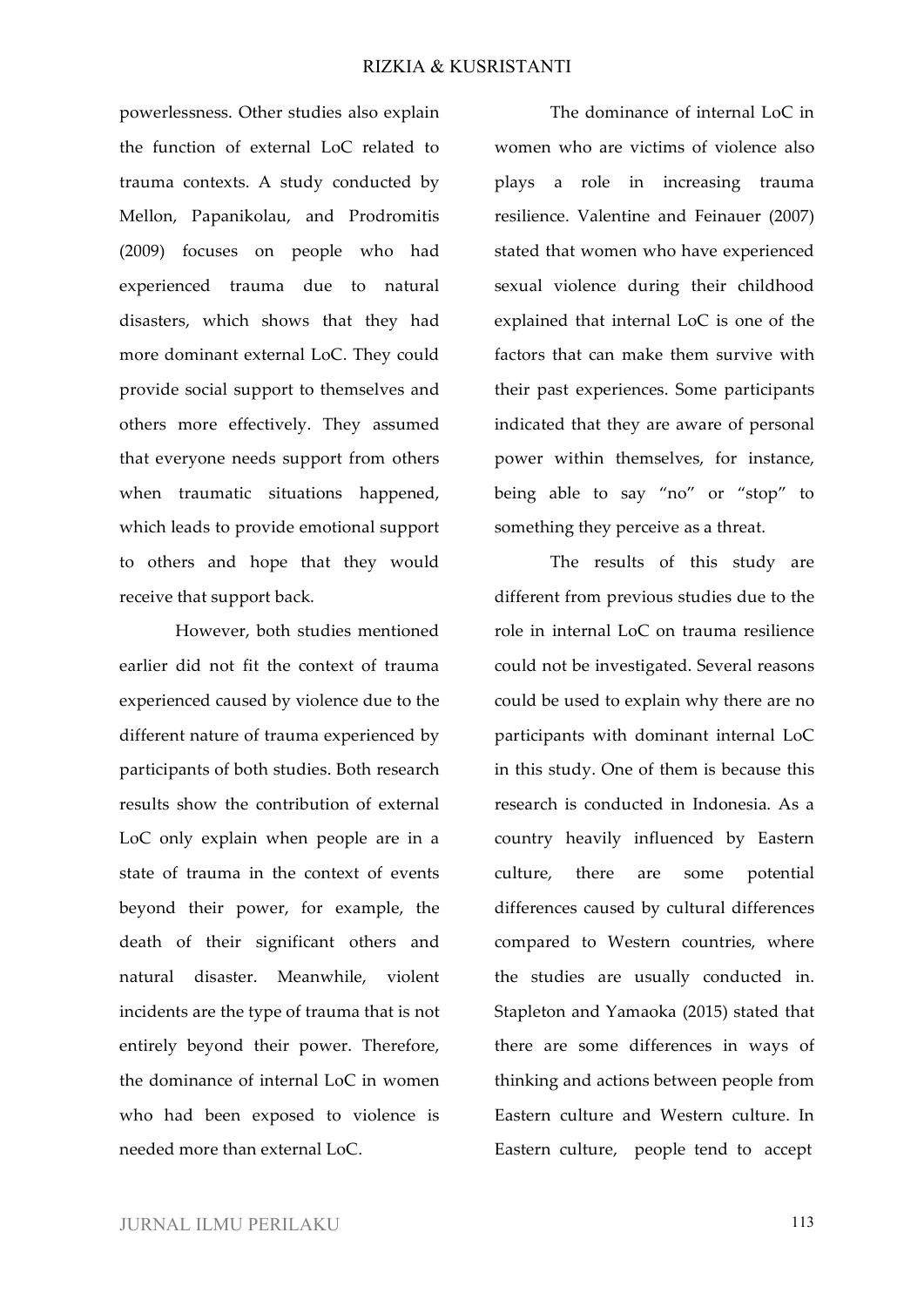good or bad events easily and also tend to obey and follow others rather than making their own decisions. In contrast, people in Western culture tend to be more aggressive and more determined to make their own decisions.

Another results that could explain why majority of participants reported to have a more dominant external LoC is related with age. Roazzi, Attili, Pentima, and Toni (2016) stated that LoC in individuals would also develop into an internal LoC as people get older. So, there is a possibility that participants possess a dominant external LoC because the average participants age was 22 years old.

In this study, other analyses used to investigate the differences in trauma resilience and LoC from demographic variables. In One-Way ANOVA analysis, it was found that women who only witnessed violence reported higher resilience compared to other categories (experienced violence firsthand, and both experienced as well as witnessed violence). Spilsbury, Kretschmar, Drinkard, and Flannery (2007) stated that people who saw or heard a violence incident would have a lower chance of trauma compared to people who were directly experiencing violence. The research explained that people who only

saw or heard violence are not directly exposed to violence, so the impact is indirect and smaller compared to people who experienced violence directly. This caused them to have a smaller chance of developing trauma compared to people experiencing violence directly.

Another result using an independent T-test found that trauma resilience scores showed some significant differences if viewed from violence perpetrators. Ungar (2013) explained that resilience found to be diverse, or there are some variations in each individual. This study found that people who were violated by someone they know are reported to have lower trauma resilience compared with people who were exposed to violence done by strangers. If victims violated by people they know, they will interpret the violence as a manifestation of an insecure world and would not have protection or proper treatment. In the same study, it was explained that if violence done by people they know, the chance of violence frequency also increases. This will have an impact as that they will assume their environment is not a safe place.

Furthermore, another test using independent T-test showed a significant difference in trauma resilience between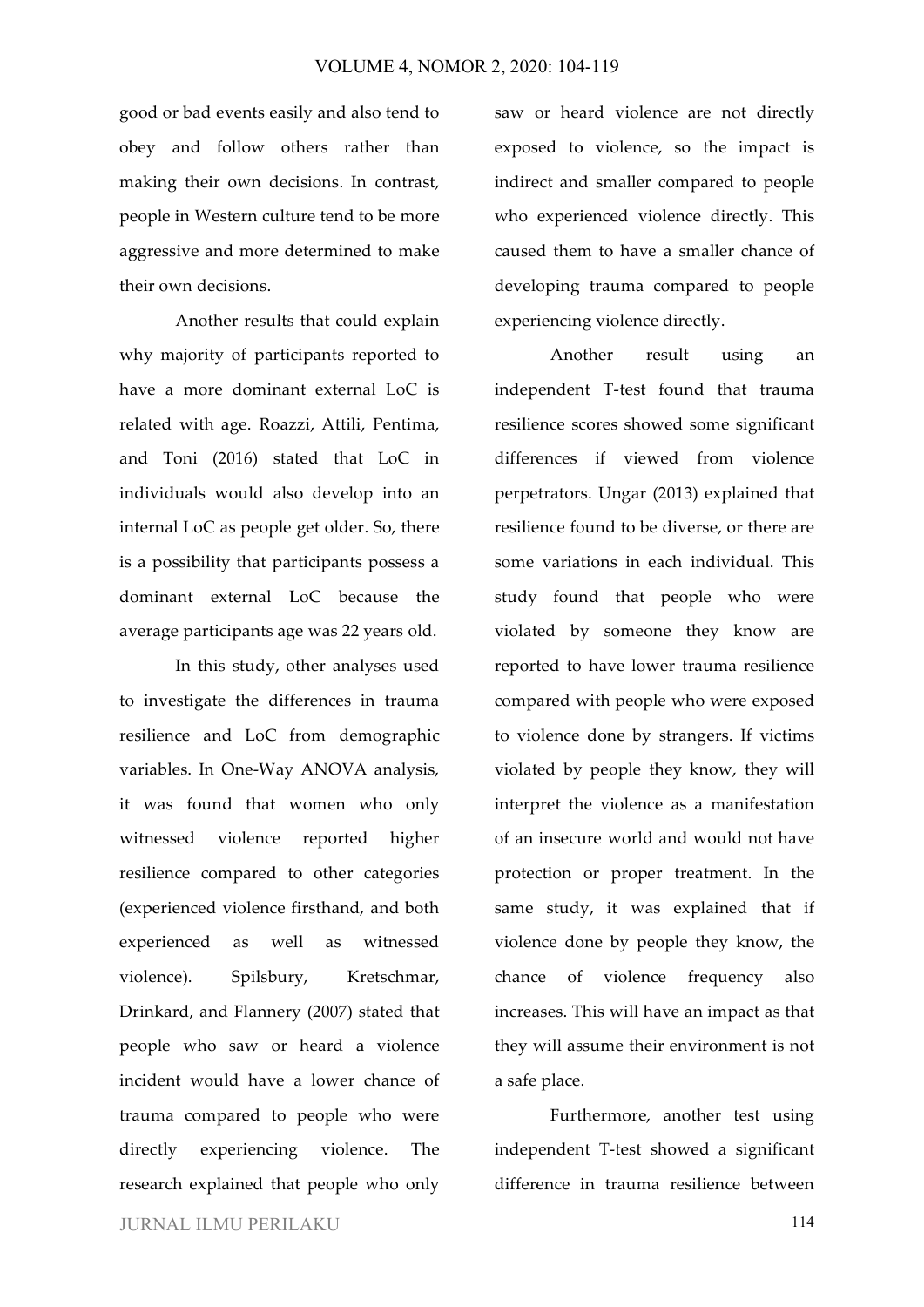participants who reported or told others about their violence incident and those who did not. Participants who told others about the incident reports higher trauma resilience compared to participants who did not tell others about the incidents. A study conducted by Phillips and Vandenbroek (2014) with participation from domestic violence victims conveyed that usually, women who reported the violence incidents have a feeling of hope. Specifically, they hope to escape from that horrifying situation. Such hope is from their belief that they can gain support from others. Masson, Benoudji, Reyes, and Bernard (2017) stated that one of the processes commonly performed by women survivors is to seek social support.

Ahlin (2014) explained that people with dominant external LoC and receive reinforcements from others tend to give strength to themselves. Usually, people are not brave enough to tell about their violence experienced by others due to fear of being blamed by other people (O'Flaherty, 2019). Therefore, the same study also mentioned that people who told others (therapists, family, or significant others) about their violence experienced tend to have adequate trauma resilience.

The implication of this study is none of the participants had a more dominant internal LoC, so this study could explain the internal LoC. Besides, this research did not a questionnaire to measure participants' trauma, so it cannot be known the level of traumatic experienced. In other words, this research could not focus on the trauma level, so the research could not conclude the impact of level of trauma on LoC. For future research in this field, it is better to add a questionnaire aims to measure participants' trauma.

One advantages of this study is the ability to explains the factors that could affect LoC and trauma resilience by using statistical tests on participant demographic data. The demographic data including people with violence exposure, whether they experiencing it, witnessing it, or both; the type of violence including domestic violence, physical violence, sexual violence, or more than one type; the duration of first exposure to violence, including first experience in childhood, teenager, or adulthood; the frequency of violence exposure; the violence perpetrators; the violence continuation; the access to post-incident treatment; and telling others about their violence experienced. This result of the research is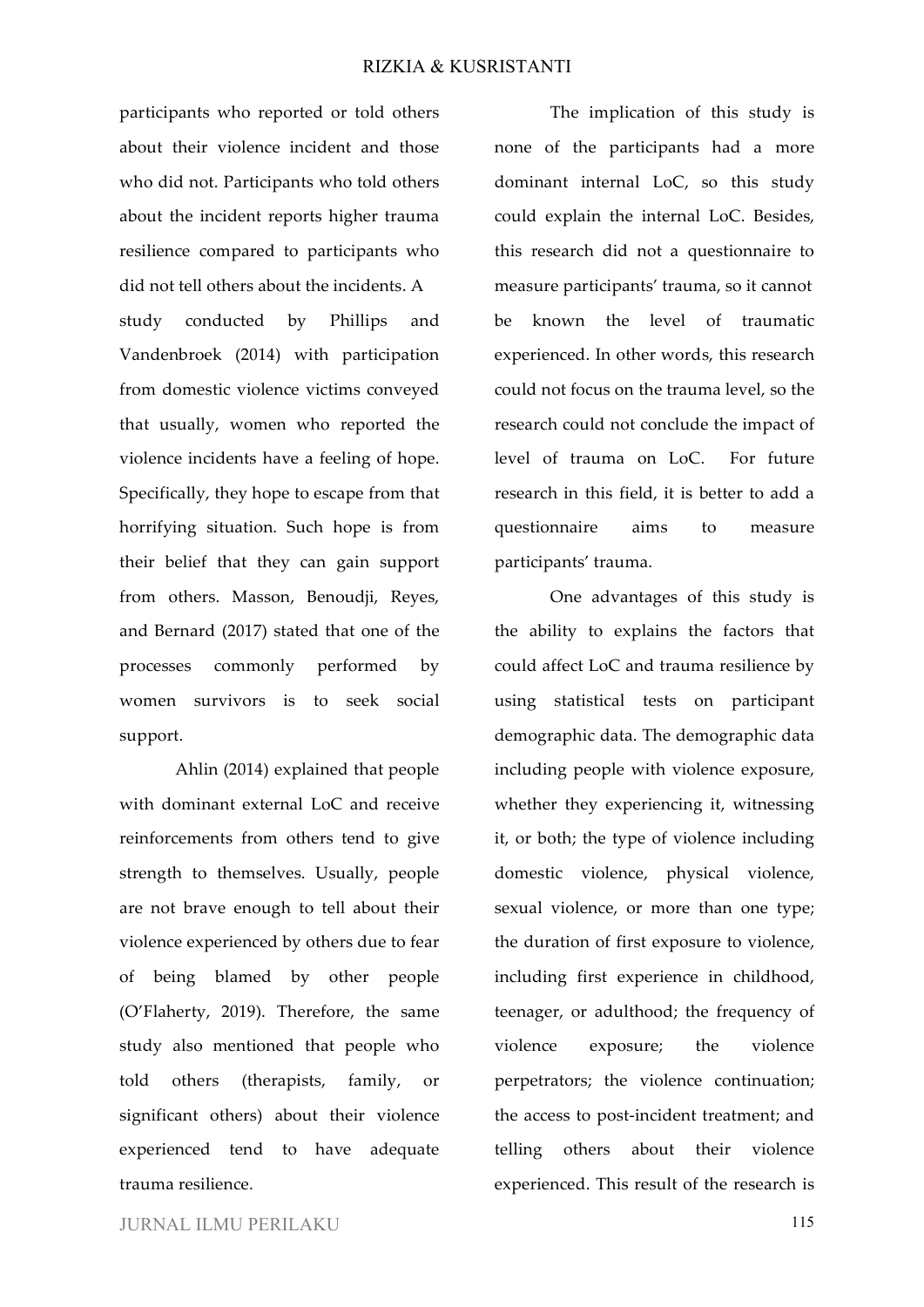unique because 100% of participants have external LoCs.

There are also more detailed results. It is found that participants who only witnessed violence had a lower trauma resilience, particpants who experienced violence from strangers had a higher trauma resilience, and participants who told others about their experience of violent incidents had a higher trauma resilience. To conclude, those results showed that the second hypothesis is accepted. Another advantage is that the sample in this study is specific, which were women violence victims in Indonesia, while there are only a few studies that focuses on violence against women in Indonesia.

## **Conclusion**

The results of this study indicate that external LoC significantly influenced trauma resilience. It also shows that participants with more dominant external LoC tend to have low trauma resilience. Related to demographic variables, results show that trauma resilience is found to be higher among participants who only witnessed violence, who were exposed to violence by strangers, and who disclosed the violent incidents they were exposed to someone they trust. All in all, the results indicate that both hypotheses are accepted.

## **Implication**

There are several implications from this study. First, because none of the participants reported a more dominant internal LoC, it is highly suggested that future studies should focus on women who were exposed to violence with a dominant internal LoC. Second, the results can be used as an additional information in establishing an effective intervention for women who were exposed to violence, more specifically about the contribution of external LoC in building resilience.

#### **References**

- Ahlin, E. M. (2014). Locus of Control Redux: Adolescents' Choice to Refrain From Violence. *Journal of Interpersonal Violence*, *29*(14), 2695– 2717. https://doi.org/10.1177/088626051352 0505
- Alho, C. M. (2015). The social effects of the exposure to domestic violence during childhood: A Socio-Educational Perspective. Africa: University of South Africa.
- American Pscyhological Association. (2019). The road to resilience. Retrieved from www.apa.org: https://www.apa.org/helpcenter/roa d-resilience
- Anderson, K. M., Renner, L. M., & Danis, F. S. (2012). Recovery: Resilience and Growth in the Aftermath of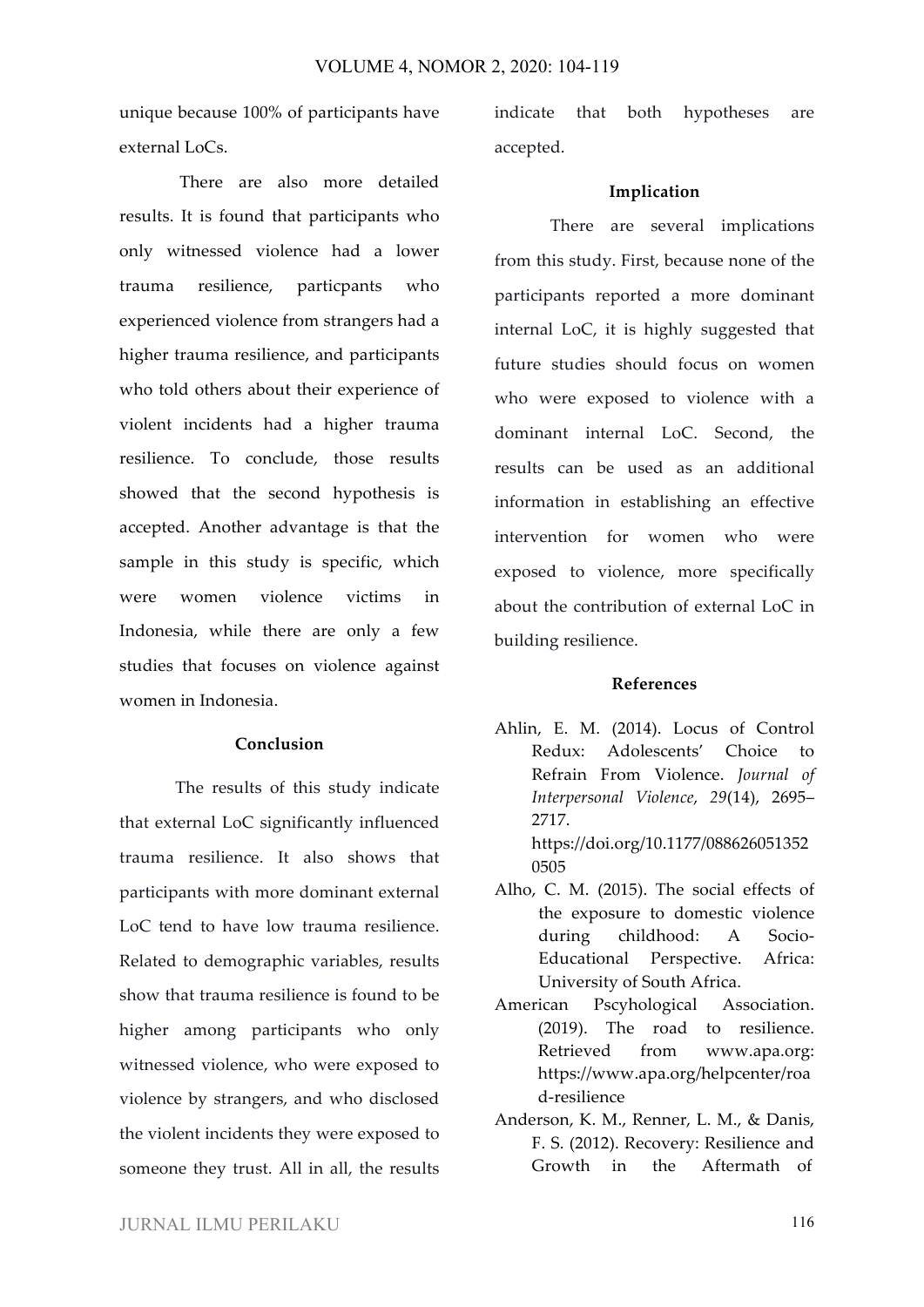Domestic Violence. *Violence Against Women*, *18*(11), 1279–1299. https:// doi.org/10.1177/1077801212470543

- Asberg, K., & Renk, K. (2014). Perceived stress, external locus of control, and social support as predictors of psychological adjustment among female inmates with or without a history of sexual abuse. *International Journal of Offender Therapy and Comparative Criminology*, *58*(1), 59–84. https://doi.org/10.1177/0306624X1246 1477
- Burt, K. B., & Paysnick, A. A. (2012). Resilience in the transition to adulthood. *Development and Psychopathology*, *24*(2), 493–505. https://doi.org/10.1017/S09545794120 00119
- Carlson, E. B., & Dalenberg, C. J. (2000). A Conceptual Framework for the Impact of Traumatic Experiences. *Trauma, Violence, & Abuse*, *1*(1), 4–28. https://doi.org/10.1177/152483800000 1001002
- Cazan, A.-M., & Dumitrescu, S. A. (2016). *Exploring the relationship between adolescent resilience, self-perception and locus of control*. (September), 283–286. https://doi.org/10.15303/rjeap.2016.si 1.a61
- Collins, A. M., & Swearer, S. M. (2012). Dating violence. School Psychologist.
- Domhardt, M., Münzer, A., Fegert, J. M., & Goldbeck, L. (2015). Resilience in Survivors of Child Sexual Abuse: A Systematic Review of the Literature. *Trauma, Violence, and Abuse*, *16*(4), 476–493. https://doi.org/10.1177/152 4838014557288
- Dyson, J., Cobb, M., & Forman, D. (1997). The meaning of spirituality: a literature review. *Journal of Advanced Nursing*, *26*(6), 1183–1188. https://doi. org/10.1111/j.1365-2648. 1997.tb00811 .x
- Hood, S. K., & Carter, M. M. (2008). A preliminary examination of trauma history, locus of control, and PTSD symptom severity in African American women. *Journal of Black Psychology*, *34*(2), 179–191. https://doi.org/10.1177/009579840731 0541
- Huntley, F. L., Palmer, E. J., & Wakeling, H. C. (2012). Validation of an adaptation of levenson's locus of control scale with adult male incarcerated sexual offenders. Sexual Abuse: A Journal of Research and Treatment, 61.
- Jamison, L. (2016). Depression and resilience among young adult colleges students with varying victimization experiences. *Research Gate*.
- Madsen, M. D., & Abell, N. (2010). Trauma resilience scale: Validation of protective factors associated with adaptation following violence. *Research on Social Work Practice*, *20*(2), 223–233. https://doi.org/10. 1177/1049 731509347853
- Masson, V. L., Benoudji, C., Reyes, S. S., & Bernard, G. (2017). Violence against women and girls and resilience. French: Braced Knowledge Manager.
- Masten, A. S., Burt, K. B., Roisman, G. I., Obradović, J., Long, J. D., & Tellegen, A. (2004). Resources and resilience in the transition to adulthood: Continuity and change. *Development and Psychopathology*, *16*(4), 1071–1094. https://doi.org/10.1017/S0954579404 040143
- Mellon, R. C., Papanikolau, V., & Prodromitis, G. (2009). Locus of control and psychopathology in relations to levels of trauma and loss: self reports of Peloponnesia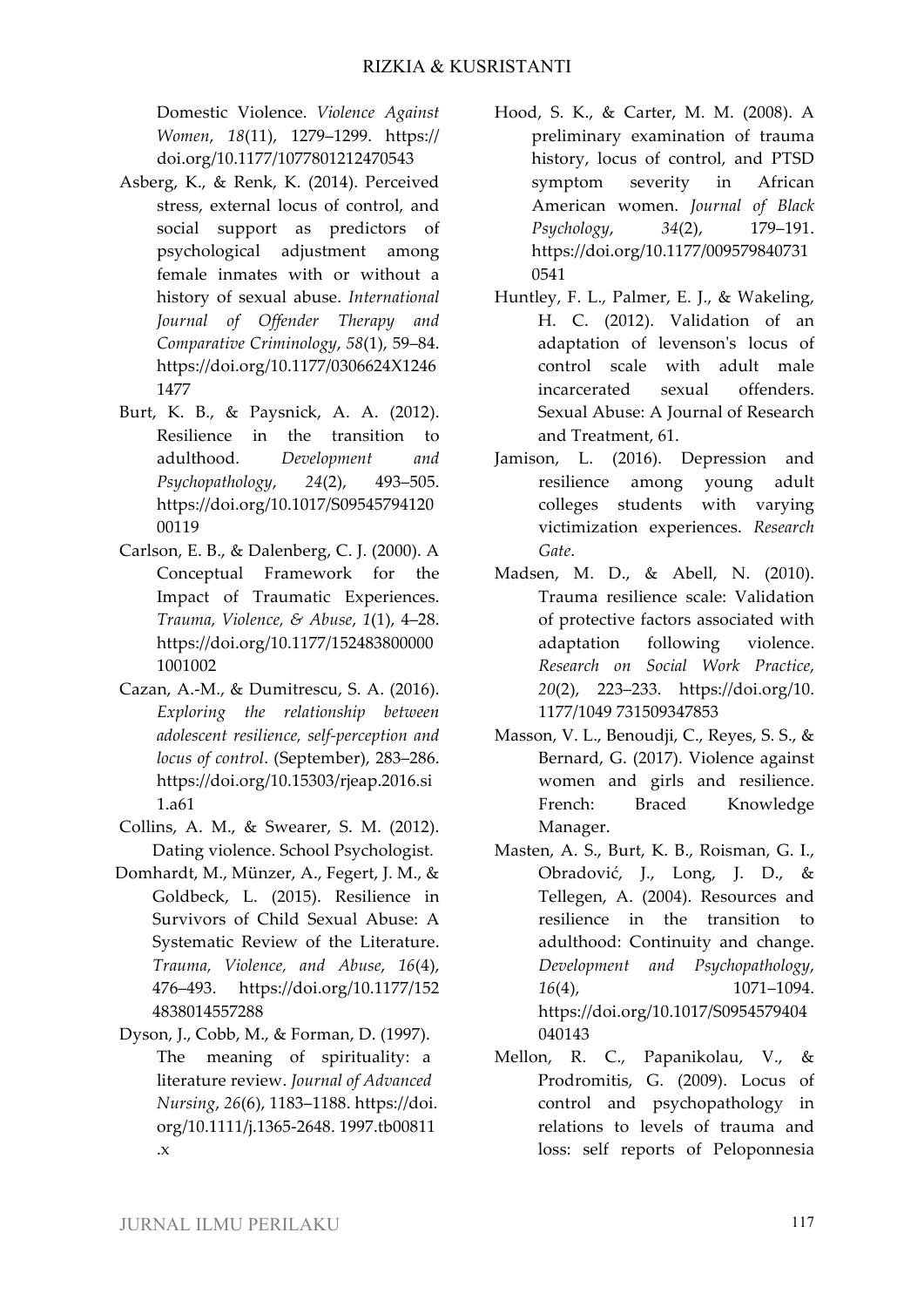wildfire survivors. Journal of Traumatic Stress, 193-195. doi:10.1002/jts.20411.

- Memmi, D. (2017). Comparative foundations of Eastern and Western thought. *AI and Society*, *32*(3), 359– 368. https://doi.org/10.1007/s00146- 016-0656-5
- Moya, A. (2018). Violence, psychological trauma, and risk attitudes: Evidence from victims of violence in Colombia. *Journal of Development Economics*, *131*, 15–27. https://doi.org/ 10.1016/j.jdeveco.2017.11.001
- O'Flaherty, M. (2019). Women as victims of partner violence: Justice for victims of violent crime part IV. Belgium: European Union Agency for Fundamental Rights.
- Phillips, J., & Vandenbroek, P. (2014). Domestic violence in Australia: an overview of the issues. *Parliamentary Library Research Paper*, (October), 42. Retrieved from http://parlinfo.aph. gov.au/parlInfo/download/library/pr spub/1246402/upload\_binary/124640 2.pdf;fileType=application/pdf#searc h=%22background note (parliamen tary library, australia)%22%5Cn http ://agent.capmon.com/facsnet/cgi-bin /facsserve\_document.cgi/facs/p
- Roazzi, A., Attili, G., Di Pentima, L., & Toni, A. (2016). Locus of control in maltreated children: The impact of attachment and cumulative trauma. *Psicologia: Reflexao e Critica*, *29*(1). https://doi.org/10.1186/s41155-016- 0025-9
- Rotter, J. B. (1966). Generalized expectancies for internal versus external control of reinforcement. Psychological Monographs: General and Applied, 1.
- Specht, J., Egloff, B., & Schmukle, S. C. (2011). The benefits of believing in chance or fate: External locus of

control as a protective factor for coping with the death of a spouse. *Social Psychological and Personality Science*, *2*(2), 132–137. https://doi.org /10.1177/1948550610384635

- Spilsbury, J. C., Belliston, L., Drotar, D., Drinkard, A., Kretschmar, J., Creeden, R., … Friedman, S. (2007). Clinically significant trauma symptoms and behavioral problems in a community-based sample of children exposed to domestic violence. *Journal of Family Violence*, *22*(6), 487–499. https://doi.org/10.10 07/s10896-007-9113-z
- Stapleton, P. B., & Yamaoka, T. (2015). Exploring the links between culture, locus of control and self-compassion and their roles in the formation of weight stigmatization. *The New School Psychology Bulletin*, *13*(2), 32– 46.
- Thureau, S., Blanc-Louvry, L., Thureau, S., Gricourt, C., & Proust, B. (2015). Conjugal violence: A comparison of violence against men by women and women by men. *Journal of Forensic and Legal Medicine*, 42-46. doi:10.1016 /j.jflm.2014.12.014
- Ungar, M. (2013). Resilience, Trauma, Context, and Culture. *Trauma, Violence, and Abuse*, *14*(3), 255–266. https://doi.org/10.1177/152483801348 7805
- Valentine, L., & Feinauer, L. L. (2007). Resilience factors associated with female survivors of childhood sexual abuse. *American Journal of Family Therapy*, *21*(3), 216–224. https://doi.org/10.1080/019261893082 50920https://doi.org/10.1080/0192618 9308250920
- World Health Organization. (2012). Intimate partner violence - World Health Organization. Retrieved from apps.who.int: https://apps.who.int